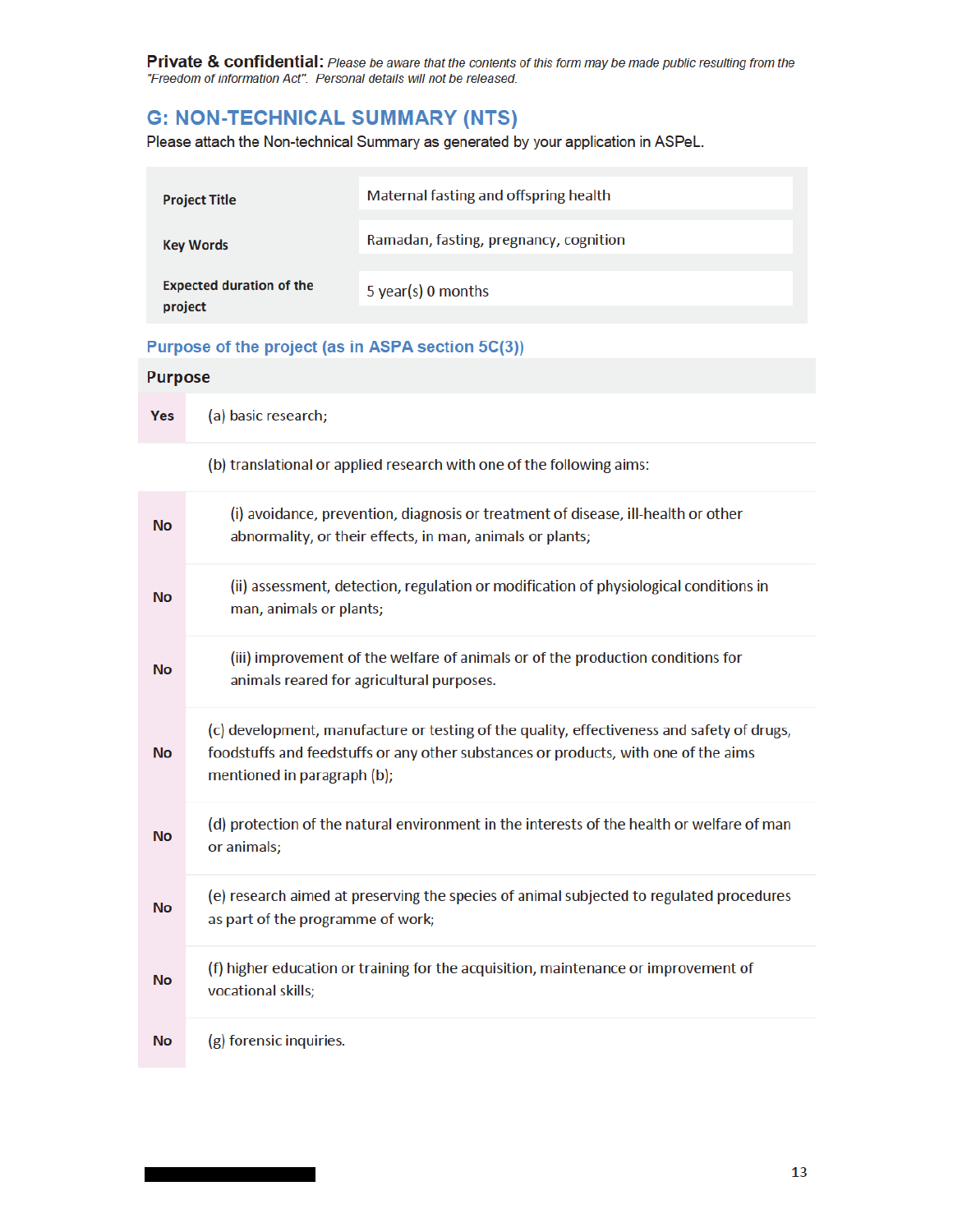### *Describe the aims and objectives of the project (e.g. the scientific unknowns or scientific/clinical needs being addressed):*

Healthy adult Muslims are required to fast during Ramadan. Pregnant women are exempt; however the majority take part in the daily fast. The impacts of intermittent fasting on the health of the developing fetus and adult offspring are not fully known. A poor or imbalanced diet during pregnancy is known to slow the growth of the fetus and lead to both cardiovascular disease and poor mental health. The aim of the proposed study is to determine whether intermittent fasting in pregnant rats, which models aspects of human fasting during Ramadan, has detrimental effects on growth of the fetus and the cardiovascular and mental health of the offspring. We will also study the role that the bacteria in the intestine play in the development of the brain and whether the mother's diet during pregnancy affects the signals that the bacteria send to the offspring's developing brain.

### *What are the potential benefits likely to derive from this project (how science could be advanced or humans or animals could benefit from the project)?*

Worldwide there are 230 million Muslim women of childbearing age. On average, Muslim women have 3 children. Some women will be pregnant outside Ramadan, but up to  $\frac{3}{4}$  of all pregnancies will coincide with Ramadan at some stage. Therefore there are potentially 517 million babies globally that have been exposed to intermittent fasting before they were born. Studies in Muslim countries suggest that the incidence of mental impairment is greater in children whose mothers fasted while pregnant. Unlike other forms of undernutrition during pregnancy, which are usually driven by poverty, fasting during Ramadan is voluntary. Many Muslim women seek assurance from health practitioners that fasting during pregnancy will not be harmful to their baby; however the advice available to pregnant women is contradictory. Clear guidance upon which women can base an informed choice is lacking; therefore there is a need to understand what happens to the fetus if the mother chooses to fast while pregnant.

### *What types and approximate numbers of animals do you expect to use and over what period of time?*

We will use rats as an experimental model for this project which will last five years. We estimate that we will use 1550 animals.

## *In the context of what you propose to do to the animals, what are the expected adverse effects and the likely/expected levels of severity? What will happen to the animals at the end?*

Experiments will start by removing food from pregnant rats overnight, which is when they are active and would normally eat most food. In some cases this will be for a few days of pregnancy; in others it may be for the majority of pregnancy. The animals will feel hungry, but they will have the opportunity to eat as much as they wish when food is returned each morning. In some experiments we will remove water overnight, in others we will remove both food and water in order to mimic the fasting that humans voluntarily undertake during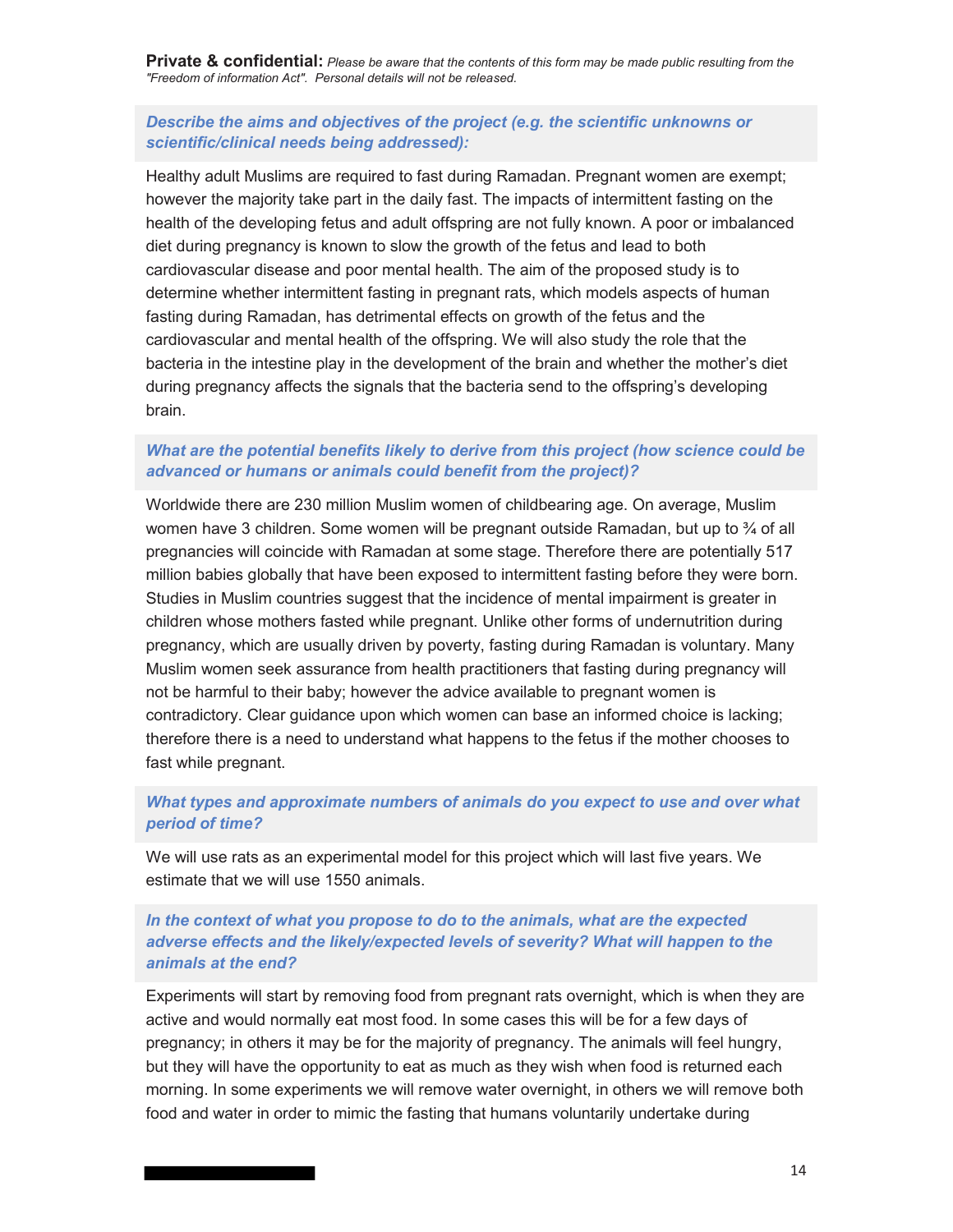Ramadan. To study the movement of nutrients across the placenta from the mother to the fetus we will use non-recovery anaesthesia so the animals will not suffer any pain. In other experiments we will let the mothers deliver their litters normally. Some of these animals will be used to study memory, learning and behaviour. Sometimes food will be removed overnight prior to the test so that food can be used as a reward to motivate the animals. In the majority of tests the animal's environment will be enriched to stimulate it to explore or interact with others; therefore there will be no adverse effects. Experiments designed to look at the bacterial content of the intestines will use samples of faeces passed normally by the rats or tissue collected from animals that have been killed by an approved method. The final phase of the study will involve feeding rats either a high salt or high fat diet after they have been weaned. Rats eat such diets readily, although the diets will lead to an increase in blood pressure and the risk of diabetes. Blood pressure will be measured using a device applied to the animal's tail which is similar to a human blood pressure cuff. To do so, the animal must be restrained which causes some distress; however this is minimised by training. Urine will be collected by placing the rats in cages with wire grid floors: they find such cages distressing so we will minimise harm by holding them for as short a time as possible to collect enough urine for analysis (usually 2-4 hours). In order to test for diabetes we will use a glucose tolerance test which involves injecting a glucose solution into the abdomen and then collecting small quantities of blood from the tail repeatedly over the following 2 hours. This will cause brief discomfort when a needle is inserted. The final experiments will involve a study of kidney function; however as this is done under non-recovery anaesthesia it will not cause any pain or distress to the animal.

#### **Application of the 3Rs**

#### *Replacement*

State why you need to use animals and why you cannot use non-protected animal alternatives

#### *Replacement*

We will be able to use human placentas for some of our planned studies; however it is not possible for ethical and safety reasons to involve pregnant women or their children in some of the more invasive experiments designed to help us understand underlying biological mechanisms. We must therefore use an animal species that has a placenta for the work outlined in this licence. As only mammals have placentas, we cannot use a lower species; therefore we have chosen to use rats.

### *Reduction*

Explain how you will ensure the use of minimum numbers of animals

#### *Reduction*

We have designed our experiments carefully so that we can get as much information as possible from each animal. For example, an animal that has been used for behavioural